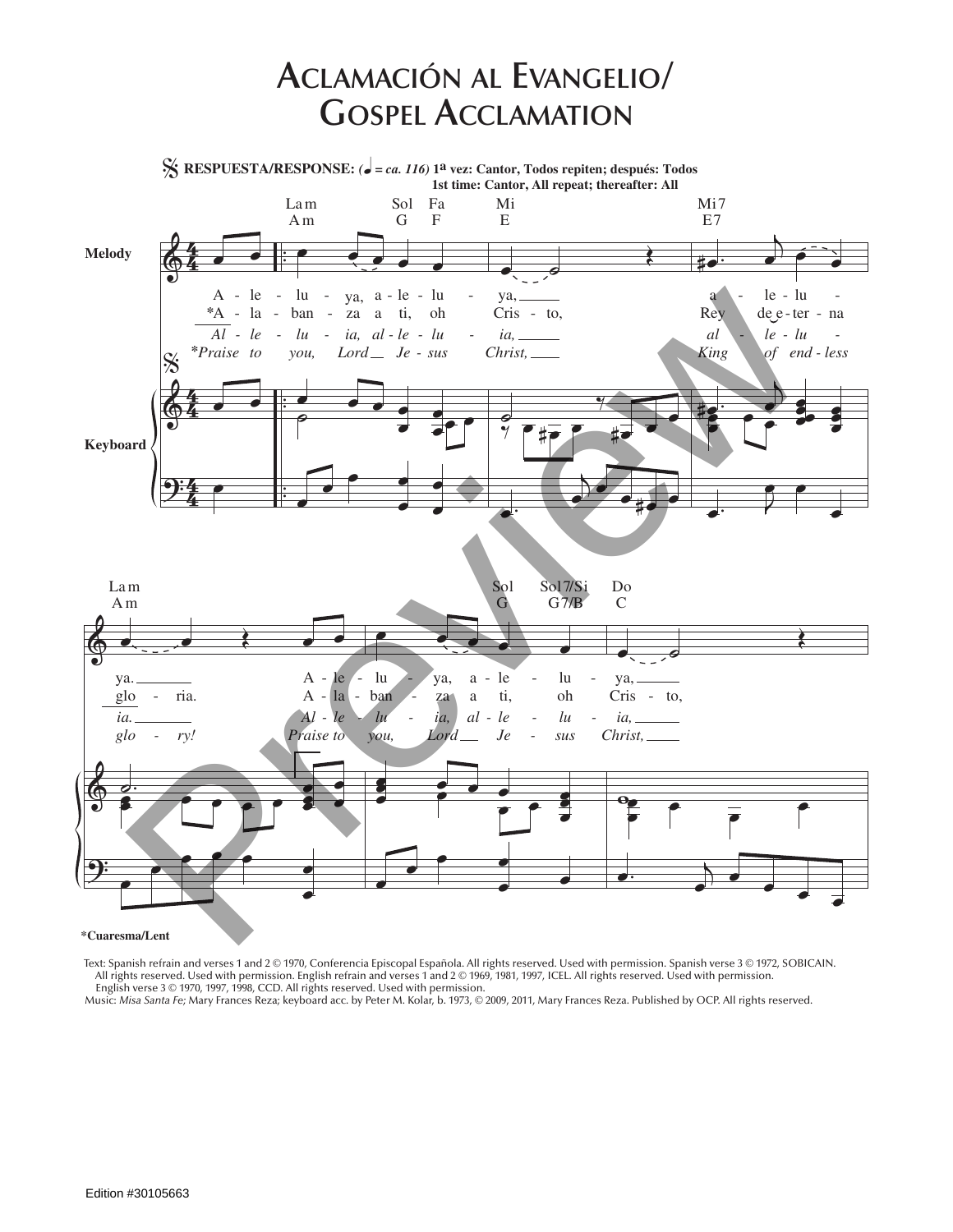## ACLAMACIÓN AL EVANGELIO/GOSPEL ACCLAMATION, cont. (2)



\*Verse 1, Lent 4A and Common Verse for Ordinary Time; Verse 2, Easter 4ABC. Estrofa 1, Cuaresma 4A y Versículo Común de Tiempo Ordinario; Estrofa 2, Pascua 4ABC.